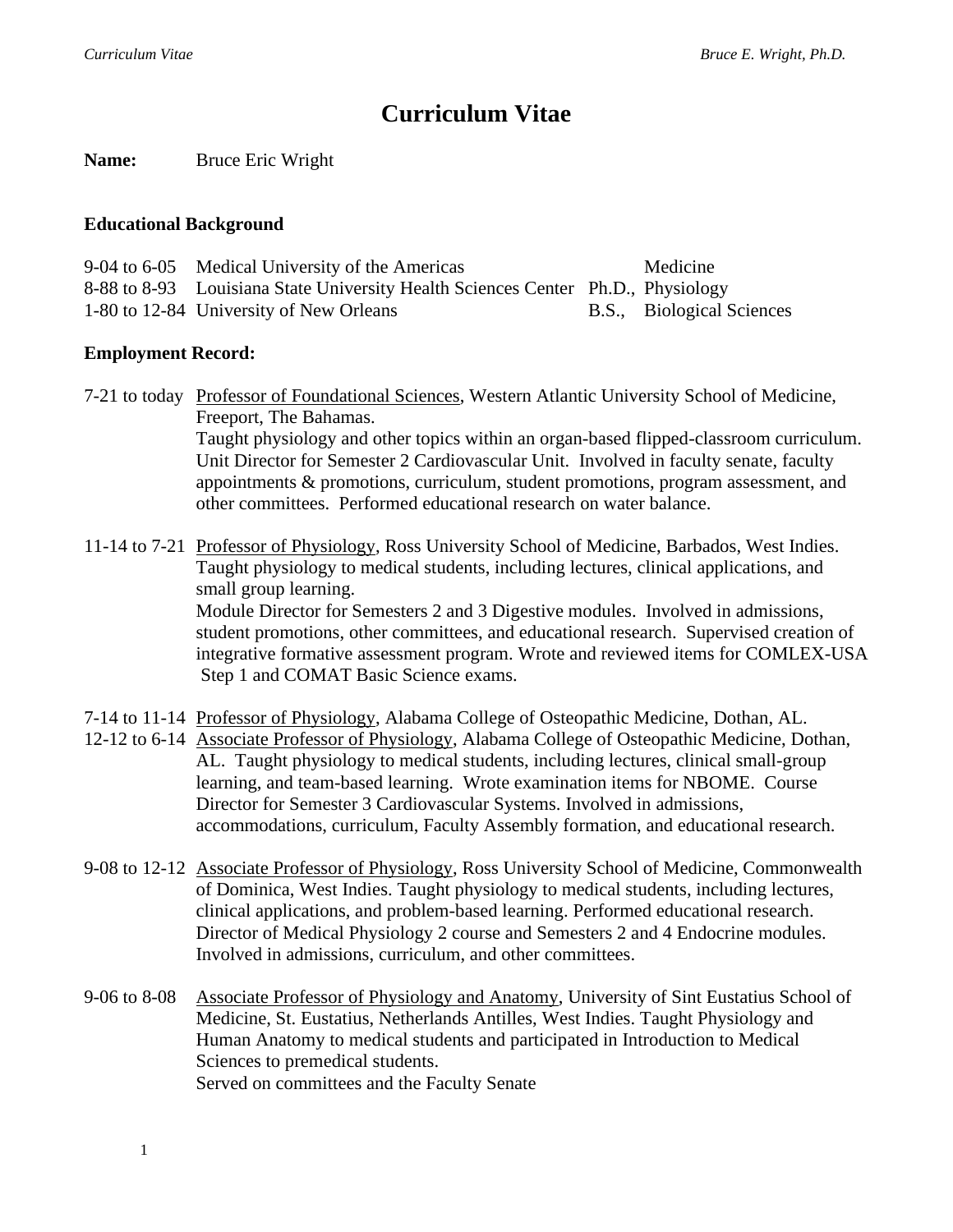Employment Record, continued.

- 9-04 to 6-05 Associate Professor of Anatomy and Physiology, Medical University of the Americas, Nevis, West Indies. Taught Anatomy & Physiology I & II to premedical students. Advised students. Attended medical school part-time.
- 8-99 to 9-03 Associate Professor of Biology, Thomas University, Thomasville, GA.
- 9-96 to 8-99 Assistant Professor of Biology, Thomas University, Thomasville, GA. Performed pilot studies. Taught upper and lower-level biology, nursing, and nonmajor courses (11-16 semester hrs. /term). Supervised undergraduate students. Chaired  $\&$ served on committees.
- 7-95 to 7-96 Research Assistant Professor, Dept. of Physiology, East Carolina U., Greenville, NC Produced novel immortal cell lines from mice. Performed research on aspects of hypoxia in rodents.
- 7-93 to 6-95 Postdoctoral Fellow and OPS Professional, Dept. of Pharmacodynamics, College of Pharmacy, University of Florida, Gainesville, FL. Performed research on diabetes, hypertension, and temperature control.
- 8-88 to 8-93 Graduate Assistant, Department. of Physiology, LSU Health Sciences Center, New Orleans, LA Performed research on obesity. Taught physiology to undergraduate and dental students. Supervised high school students. Chaired student government and served on committees.

## **Experience in Professional Occupation:**

Over twenty-five years of full-time teaching experience at the undergraduate and professional level, involving lecture, laboratory, team-based learning, and online assignments. Blackboard used in Biology courses at Georgia Southern, 2005-2006. Part-time Online Tutor (Tutor.com) from 2004-2008 to mostly high school and early college students. Remotely wrote and reviewed COMLEX-USA and COMAT-FBS items for the National Board of Osteopathic Medical Examiners, 2014-2019.

## **Teaching Experience:**

Western Atlantic University School of Medicine: Graduate/Professional Level: Medical Foundations: Sem 1 Molecules to Medicine<sup>+</sup>, Musculoskeletal<sup>+</sup>

Ross University School of Medicine: Graduate/Professional Level: Foundations of Medicine: Sem 1,2,3 Digestive<sup>M</sup>, Sem. 2,4 Endocrine<sup>M</sup>, Semester 2,4 Reproductive Medical Physiology  $1^+$ , Medical Physiology  $2^C$ : Cell, Muscle, Integumentary, Endocrine, Digestive, and Reproductive physiology.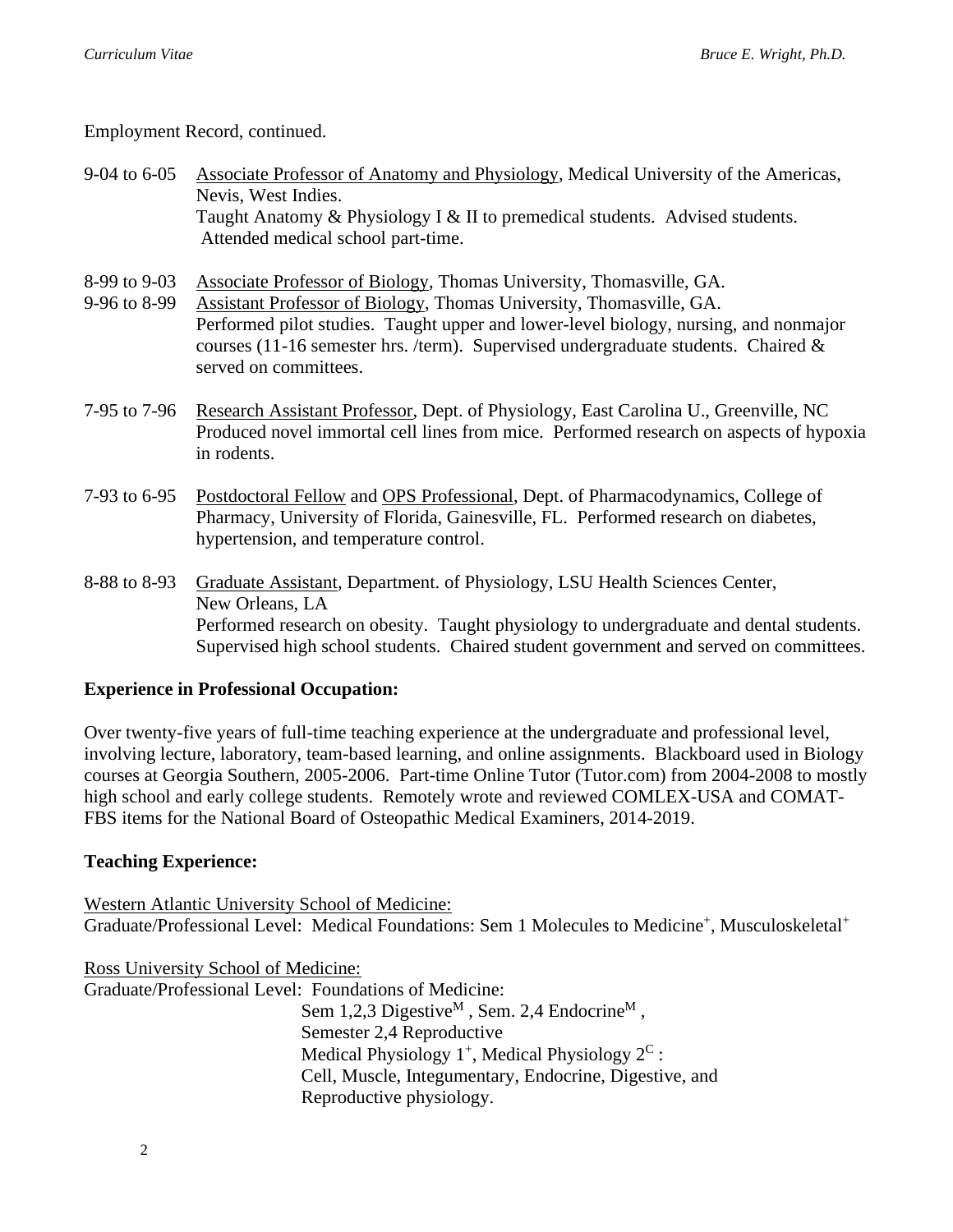(Teaching experience, continued)

| Alabama College of Osteopathic Medicine:                     |                                                                                                                                                                                                                                                    |  |
|--------------------------------------------------------------|----------------------------------------------------------------------------------------------------------------------------------------------------------------------------------------------------------------------------------------------------|--|
|                                                              | Graduate/Professional Level: Molecular Medicine <sup>+</sup> , Behavioral Neurosciences <sup>+</sup> , Primary Clinical Skills<br>$II^+$ , Musculoskeletal Systems <sup>+</sup> , Cardiovascular Systems <sup>C</sup> , Renal Systems <sup>+</sup> |  |
| Ross University School of Medicine:                          |                                                                                                                                                                                                                                                    |  |
| Graduate/Professional Level: Foundations of Medicine:        | Sem. 2,4 Endocrine <sup>M</sup> , Semester 2,4                                                                                                                                                                                                     |  |
|                                                              | Reproductive <sup>+</sup>                                                                                                                                                                                                                          |  |
|                                                              | Medical Physiology 1 <sup>+</sup> , Medical Physiology 2 <sup>C</sup> :                                                                                                                                                                            |  |
|                                                              | Cell, Muscle, Integumentary, Endocrine, Digestive, and<br>Reproductive physiology.                                                                                                                                                                 |  |
| St. Eustatius School of Medicine:                            |                                                                                                                                                                                                                                                    |  |
|                                                              | Graduate/Professional Level: Physiology <sup>S</sup> , Physiology II <sup>S</sup> , Human Anatomy+*                                                                                                                                                |  |
| Undergraduate Level:                                         | Introduction to Medical Sciences+                                                                                                                                                                                                                  |  |
| Georgia Southern University:                                 |                                                                                                                                                                                                                                                    |  |
| Undergraduate Level:                                         | General Biology <sup>0</sup> , Cellular & Molecular Biology, Cellular &                                                                                                                                                                            |  |
|                                                              | Molecular Biology Lab*.                                                                                                                                                                                                                            |  |
| <b>Medical University of the Americas:</b>                   |                                                                                                                                                                                                                                                    |  |
| Undergraduate Level:                                         | Anatomy & Physiology I and II*.                                                                                                                                                                                                                    |  |
| Thomas University:                                           |                                                                                                                                                                                                                                                    |  |
| Undergraduate Level:                                         | Cell and Molecular Biology*, General College Biology I* and II*,                                                                                                                                                                                   |  |
|                                                              | Genetics*, Health, Human Anatomy & Physiology I* and II*,                                                                                                                                                                                          |  |
|                                                              | Majors Biology I*, Microbiology*, Microbiology for Allied Health*,<br>Science and Religion+, Survey of Biochemistry*                                                                                                                               |  |
|                                                              |                                                                                                                                                                                                                                                    |  |
| Bainbridge State College:<br>Undergraduate Level:            | Human Anatomy & Physiology II*, Microbiology*,                                                                                                                                                                                                     |  |
|                                                              | College Biology I                                                                                                                                                                                                                                  |  |
| <b>LSU Health Sciences Center:</b>                           |                                                                                                                                                                                                                                                    |  |
|                                                              | Graduate/Professional Level: Dental Physiology <sup>+*</sup> , Endocrinology <sup>+</sup> , Medical Physiology <sup>+*</sup> ,                                                                                                                     |  |
| Undergraduate Level:                                         | Nursing Physiology <sup>+</sup> , Physiology for Dental Hygienists <sup>+</sup>                                                                                                                                                                    |  |
| M                                                            | Module director, team-taught organ systems-based course, medical/graduate level course                                                                                                                                                             |  |
| $\mathcal{C}_{0}$                                            | Course director, team-taught course, medical/graduate level course                                                                                                                                                                                 |  |
| S                                                            | Solo instructor, medical/graduate level course                                                                                                                                                                                                     |  |
| Team-taught course, not course director<br>$+$ :<br>$\ast$ . | Laboratory-based, or significant laboratory component in course                                                                                                                                                                                    |  |

*\*: Laboratory-based, or significant laboratory component in course O: Online component in course*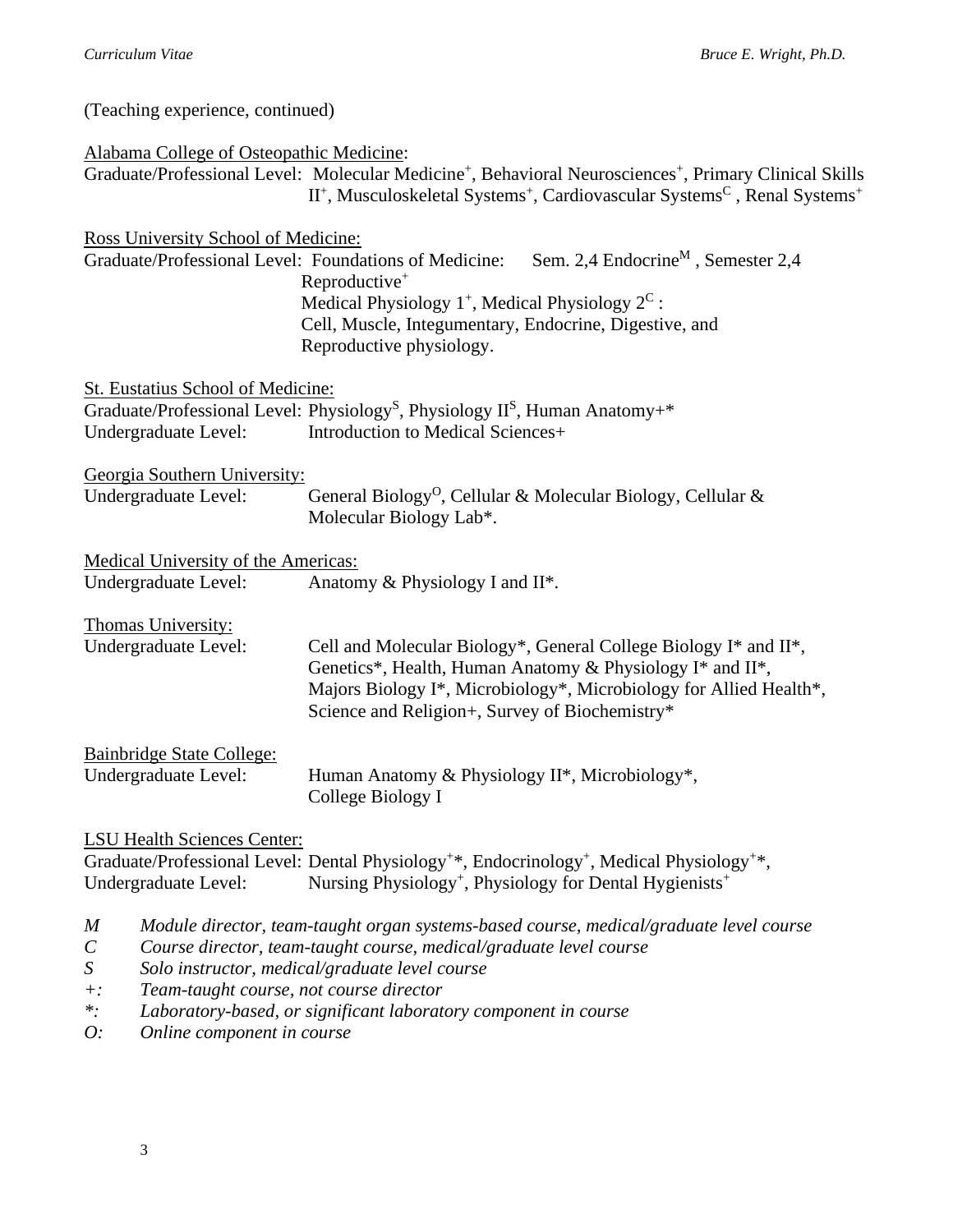# **Leadership Positions:**

| Oct 2021- | <b>Unit Director</b> | Semester 2 Cardiovascular Unit, Western Atlantic University<br>School of Medicine               |
|-----------|----------------------|-------------------------------------------------------------------------------------------------|
| Oct 2021- | Chair                | Faculty Appointment and Promotions Committee, Western<br>Atlantic University School of Medicine |
| Oct 2021- | President            | Faculty Senate, Western Atlantic University School of Medicine                                  |
| 2019-2021 | Chair                | Module and Course Directors Curriculum Task Force, RUSM.                                        |
| 2020-2021 | Module Director,     | Semester 2 and 4 Cardiovascular Modules, Ross University                                        |
|           |                      | School of Medicine                                                                              |
| Aug 2018  | Room Chair, Anatomy` | COMLEX-USA Step 1 Exam Content Review Meeting,                                                  |
|           |                      | National Board of Osteopathic Medical Examiners (NBOME)                                         |
| 2015-2021 | Module Director,     | Semester 2 and 3 Digestive Modules, Ross University                                             |
|           |                      | School of Medicine                                                                              |
| 2014      | Chair,               | Accommodations Committee, Alabama College of                                                    |
|           |                      | <b>Osteopathic Medicine</b>                                                                     |
| 2013-2014 | Course Director,     | Cardiovascular Systems Course, Alabama College of                                               |
|           |                      | Osteopathic Medicine                                                                            |
| 2012      | Module Director,     | Semester 2 and 4 Endocrine Modules, Ross University                                             |
|           |                      | School of Medicine                                                                              |
| 2010-2012 | Module Director,     | Semester 4 Endocrine Module, Ross University                                                    |
|           |                      | School of Medicine                                                                              |
| 2009-2011 | Course Director,     | Medical Physiology 2, Ross University School of Medicine                                        |
| 2007-2008 | Secretary,           | St. Eustatius School of Medicine Faculty Senate                                                 |
| 2007-2008 | Chair,               | St. Eustatius School of Medicine Faculty Development Committee                                  |
| 1998-1999 | Speaker,             | <b>Thomas University Faculty Senate</b>                                                         |
| 1998-1999 | Chair,               | Thomas University Technology Committee                                                          |
| 1989-1990 | President,           | Graduate Student Council, Louisiana State University                                            |
|           |                      | <b>Health Sciences Center</b>                                                                   |
| 1989-1990 | Chairperson,         | Council of Student Body Presidents, Louisiana State University                                  |
|           |                      | <b>Health Sciences Center</b>                                                                   |

# **Recognition and Honors**

| 2020              | Nominee, Chair of the Teaching of Physiology Section, American Physiological Society |
|-------------------|--------------------------------------------------------------------------------------|
| 2016              | Appointed, COMAT Foundational Biomedical Sciences Item Writing and Review            |
| Committee (NBOME) |                                                                                      |
| 2014              | Elected, National Faculty, National Board of Osteopathic Medical Examiners (NBOME)   |
| 2011              | <b>Excellence Award, Ross University</b>                                             |
| 1994              | The Dean's Award, LSU Health Sciences Center                                         |
| 1994              | Young Faculty Award, American Federation for Clinical Research                       |
| 1992              | Outstanding Graduate Research Award, New Orleans branch, Sigma Xi                    |
| 1992              | Pincus Memorial Award, Federation of American Societies for Experimental Biology     |
| 1991              | Henry Christian Award for Excellence in Research (Endocrinology), American           |
|                   | Federation for Clinical Research (AFCR)                                              |
| 1990, 1991        | Listed, Who's Who in American Colleges and Universities                              |
| 1990 - 1993       | Superior Graduate Student Fellowship, Louisiana Board of Regents                     |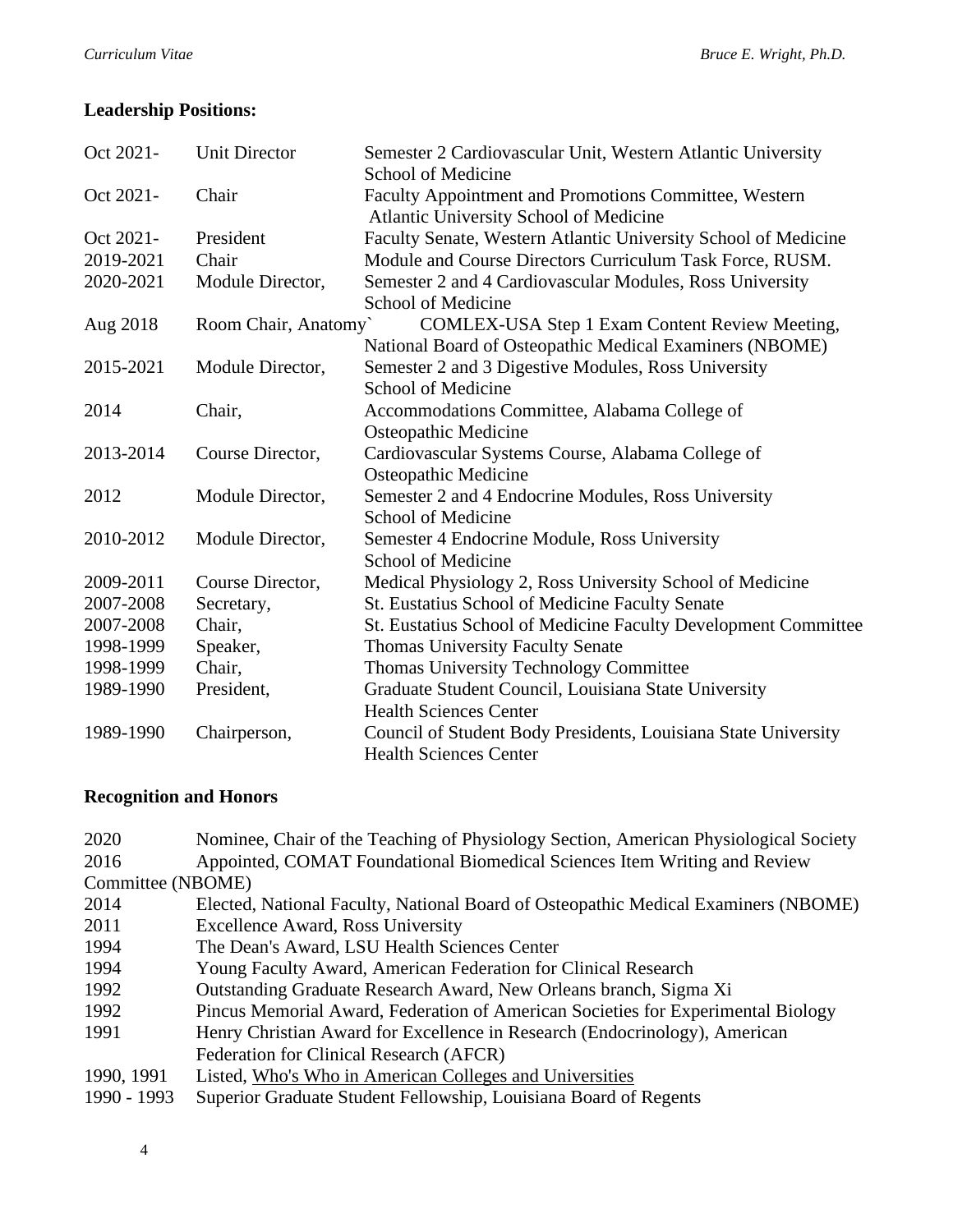## **Professional Memberships:**

## **Active:**

American Physiological Society, Regular Member, 1993- Hyperbaric and Undersea Medicine Society, 2010-2012, 2015-

## **Inactive:**

American Association for the Advancement of Science American Diabetes Association American Heart Association, Council Member American Society for Pharmacology and Experimental Therapeutics National Science Teacher Association New York Academy of Sciences Sigma Xi, The Scientific Research Society The Endocrine Society

## **Continuing Education Related to Profession:**

2017, 2019 Attendee, COMAT FBS Physiology Item Writing Workshop, NBOME 2013 Recipient, Medical Education Research Certificate, American Association of Medical Colleges 2008 Certified, Blackboard Teaching Online Proficiency Training Course, Troy University 2004-2005 Took medical courses at MUA-Nevis: Human Anatomy, Medical Biochemistry, and Embryology 2002 Attendee, "Using General Models to Teach Medical Physiology", Experimental Biology 2002 Workshop Attendee, "Principles of DNA Forensics", BEECS Genetic Analysis Lab., Univ. of Florida.

## **Other Research/Consulting Activities:**

1997-2001: Pilot studies, colloidal silver benefits and toxicity, and plant phytoestrogen research, private patron. \$65,000.00.

## **Professional Meetings Attended:**

| 2018      | <b>Meeting Attendee</b>      | <b>COMAT FBS New Item Review Meeting</b>                                      |
|-----------|------------------------------|-------------------------------------------------------------------------------|
| 2017-18   | Meeting Attendee,            | <b>COMLEX-USA Level 1 Exam Content Review Meeting</b>                         |
| 2017      | <b>Workshop Attendee</b>     | <b>COMAT FBS Physiology Item Writing Workshop</b>                             |
| 2016      | Meeting Attendee,            | <b>COMLEX-USA Level 1 Preliminary Exam Review Meeting</b>                     |
| 2014      |                              | Conference Attendee, APS Institute for Teaching and Learning                  |
|           |                              | <b>Summer Research Conference</b>                                             |
|           | 2014-18, 2009-12, 1990-2002: |                                                                               |
|           |                              | Conference Attendee, FASEB/Experimental Biology Annual Meetings               |
|           |                              | (National Meeting)                                                            |
| 2010      |                              | Conference Attendee, Association for Medical Educators of Europe              |
|           |                              | (International Meeting)                                                       |
| 1991-1995 |                              | Conference Attendee, American Society for Clinical Research, Southern Region  |
| 1992      |                              | Conference Attendee, American Society for Clinical Research, National Meeting |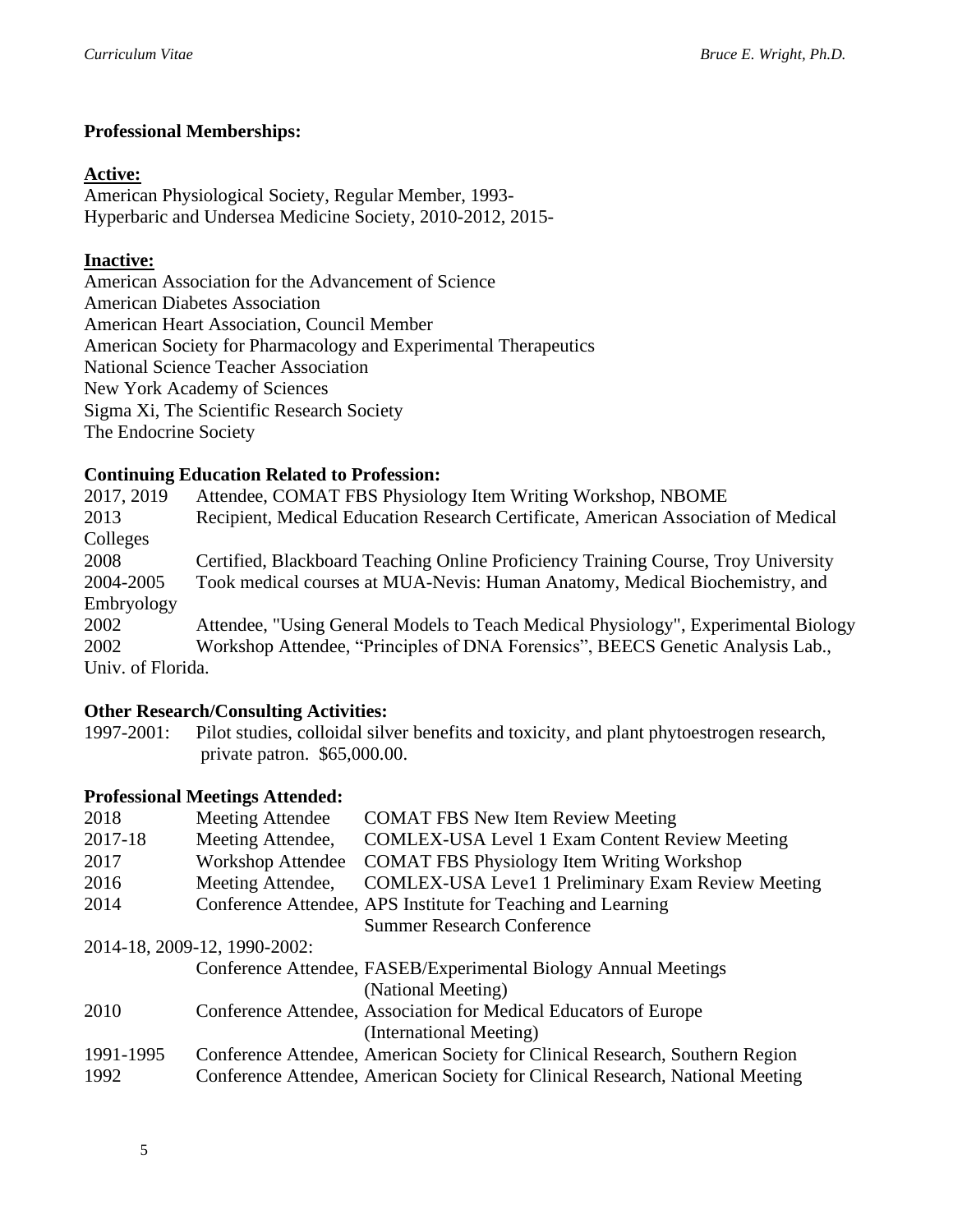## **Professionally Related Community Activities:**

| $2016-$         | Item Writer/Reviewer,       | <b>COMAT FBS Examination, NBOME</b>                          |
|-----------------|-----------------------------|--------------------------------------------------------------|
| $2014 -$        | Item Writer/Reviewer,       | <b>COMLEX-USA Step 1 Examination, NBOME</b>                  |
| 2015-18         | Treasurer/Awards Chair      | Teaching of Physiology Section,                              |
|                 |                             | American Physiological Society (APS)                         |
| $2014 -$        | <b>National Faculty</b>     | Foundational Biomedical Sciences, Division of Physiology,    |
|                 |                             | National Board of Osteopathic Medical Examiners              |
| 2013-2015       | <b>Steering Cmte Member</b> | APS Section, Teaching of Physiology, Treasurer-Elect         |
| $2012 -$        | Member,                     | APS Physiology Course Directors, Experimental Biology        |
| 2009            | Judge                       | ASBMB 13 <sup>th</sup> Annual Undergraduate Student Research |
|                 |                             | <b>Poster Competition</b>                                    |
| 2009            | Judge                       | APS Bruce Awards (Undergraduate Student Research             |
|                 |                             | Poster Competition)                                          |
| 2007-9, 2010-11 | <b>Charter President,</b>   | OLGA/OLG-Anon World Services, Inc.                           |
| 2004            | Chief Judge,                | Southwest Georgia Regional Science and Engineering Fair      |
| 1997-2004       | Science Fair Judge,         | Several High School and Regional Science Fairs               |
| 1990            | Attendee,                   | Louisiana Conference of Student Body Presidents              |

## **Invited Reviewer:**

2011, 2017-18 Advances in Physiology Education

## **Professional Publications:**

## **Dissertation**:

Wright, Bruce Eric. The Antiobesity Agent Dehydroepiandrosterone (DHDA) in the Zucker Fatty Rat: Evidence for a Central Mechanism of Action. LSU Press, Baton Rouge, 1993; 170 pages.

## **Peer-Reviewed Papers, Book Chapters, and Blog Posts:**

- 1. Watson, Gretchen B. LeFever, Nancy Selfridge, and Bruce E. Wright. Helping opioid-impaired Providers is necessary to combat the opioid crisis – a call to action. Health Science Reports 3 (e193): December 2020. <https://doi.org/10.1002/hsr2.193>
- 2. Wright, Bruce E., Gretchen LeFever Watson, and Nancy J. Selfridge. The Wright table of the cardiac cycle: A stand-alone supplement to the Wiggers Diagram. Advances in Physiology Education 44: 554-563, September 2020. [The Wright table of the cardiac cycle: a stand-alone](https://journals.physiology.org/doi/pdf/10.1152/advan.00141.2019)  [supplement to the Wiggers diagram \(physiology.org\)](https://journals.physiology.org/doi/pdf/10.1152/advan.00141.2019)
- 3. Wright, Bruce E. Surviving Hurricane Maria: A professor's story (Part 2). PECOP Blog, Lifescitrc.org, 9 April 2018. [https://blog.lifescitrc.org/pecop/2018/04/09/suriving-hurricane](https://blog.lifescitrc.org/pecop/2018/04/09/suriving-hurricane-maria-a-professors-story-part-2/)[maria-a-professors-story-part-2/](https://blog.lifescitrc.org/pecop/2018/04/09/suriving-hurricane-maria-a-professors-story-part-2/)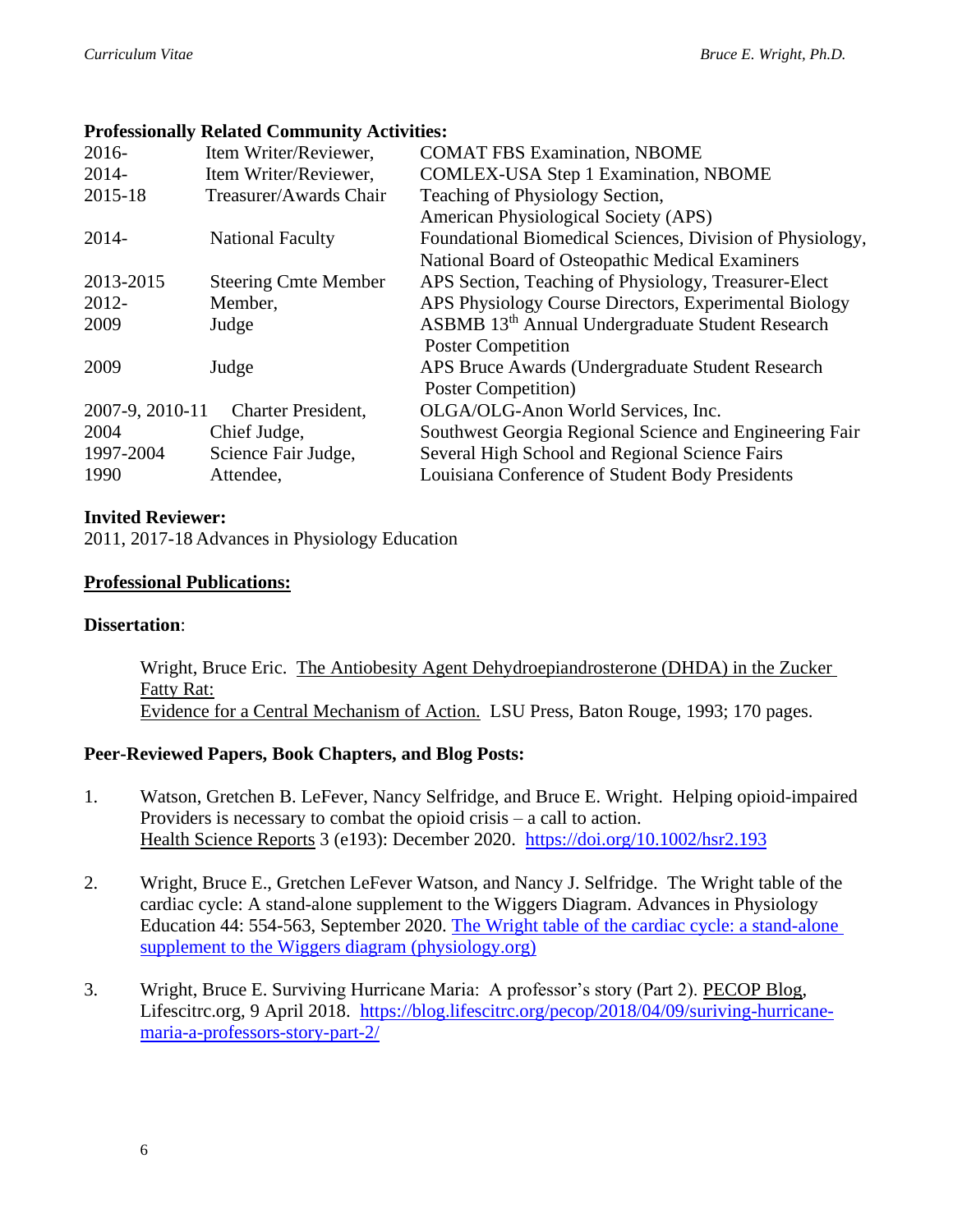(Bibliography – Peer reviewed papers, book chapters, and blog posts, continued)

- 4. Wright, Bruce E. Surviving Hurricane Maria: A professor's story (Part 1). PECOP Blog, Lifescitrc.org, 2 April 2018. [https://blog.lifescitrc.org/pecop/2018/04/02/surviving-hurricane](https://blog.lifescitrc.org/pecop/2018/04/02/surviving-hurricane-maria-a-profesors-story-part-1/)[maria-a-profesors-story-part-1/](https://blog.lifescitrc.org/pecop/2018/04/02/surviving-hurricane-maria-a-profesors-story-part-1/)
- 5. Wright, Bruce E. Closing the circle: How being faculty at a liberal arts college made me a better medical physiologist. PECOP Blog, Lifescitrc.org, 31 October 2016. [https://blog.lifescitrc.org/pecop/2016/10/31/closing-the-circle-how-being-faculty-at-a-liberal](https://blog.lifescitrc.org/pecop/2016/10/31/closing-the-circle-how-being-faculty-at-a-liberal-arts-college-made-me-a-better-medical-physiologist/)[arts-college-made-me-a-better-medical-physiologist/](https://blog.lifescitrc.org/pecop/2016/10/31/closing-the-circle-how-being-faculty-at-a-liberal-arts-college-made-me-a-better-medical-physiologist/)
- 6. Buxbaum E, Butler T. Kalliecharan R, Wright B, Yin A. Megaloblastic anemia *+ E. coli*induced diarrhea = trouble. Med Ed Portal, 2013.<https://222.mededportal.org/publication/9642>
- 7. Sheakley, Maria, Niels Larsen, Mary Moore, and Bruce Wright. Neurological disorder case for first year medical students – Team Based Learning (TBL) format. Med Ed Portal, 2010. [www.mededportal.org/publication/8217](http://www.mededportal.org/publication/8217)
- 8. Wright, Bruce E, Joseph R. Vaselli, and Michael J. Katovich. Positive effects of acarbose in the diabetic rat are not altered by feeding schedules. Physiology and Behavior 63: 867-74, 1998.
- 9. Hargrave, Kevin A., Bruce E. Wright, Frank Svec, and Johnny R. Porter. Does  $\Delta$ 4-Androstenedione mediate the dehydroepiandrosterone (DHEA)-induced behavioral, hormonal, and central nervous system effects in lean and obese Zucker rats? The Obesity Research Program. Physiology and Behavior 61: 619-26, 1997.
- 10. Wright, Bruce E. and Michael J. Katovich. Effect of restraint on drug-induced changes in skin and core temperature in biotelemetered rats. Pharmacology Biochemistry & Behavior 55: 219- 225, 1996
- 11. Wright, B.E., F. Svec, and J.R. Porter. Central effects of dehydroepiandrosterone in Zucker rats. International Journal of Obesity 19: 887-892, 1995.
- 12. Porter, Johnny R., Jude M. Abadie, Bruce E. Wright, Elizabeth S. Browne, and Frank Svec. The effect of discontinuing dehydroepiandrosterone supplementation on Zucker rat food intake and hypothalamic neurotransmitters. The Obesity Research Program. International Journal of Obesity 19: 480-488, 1995.
- 13. Iyer, S.N., B.E. Wright, G. Strubbe, K. Hanley, and M.J. Katovich. Chronic losartan potassium treatment blocks isoproterenol-induced dipsogenesis. Physiology and Behavior 58: 283-286, 1995.
- 14. Svec, Frank, Charles W. Hilton, Bruce Wright, Elizabeth Browne, and Johnny R. Porter. The effect of DHEA given chronically to Zucker rats (43883). Proceedings of the Society for Experimental Biology and Medicine 209: 92-96, 1995.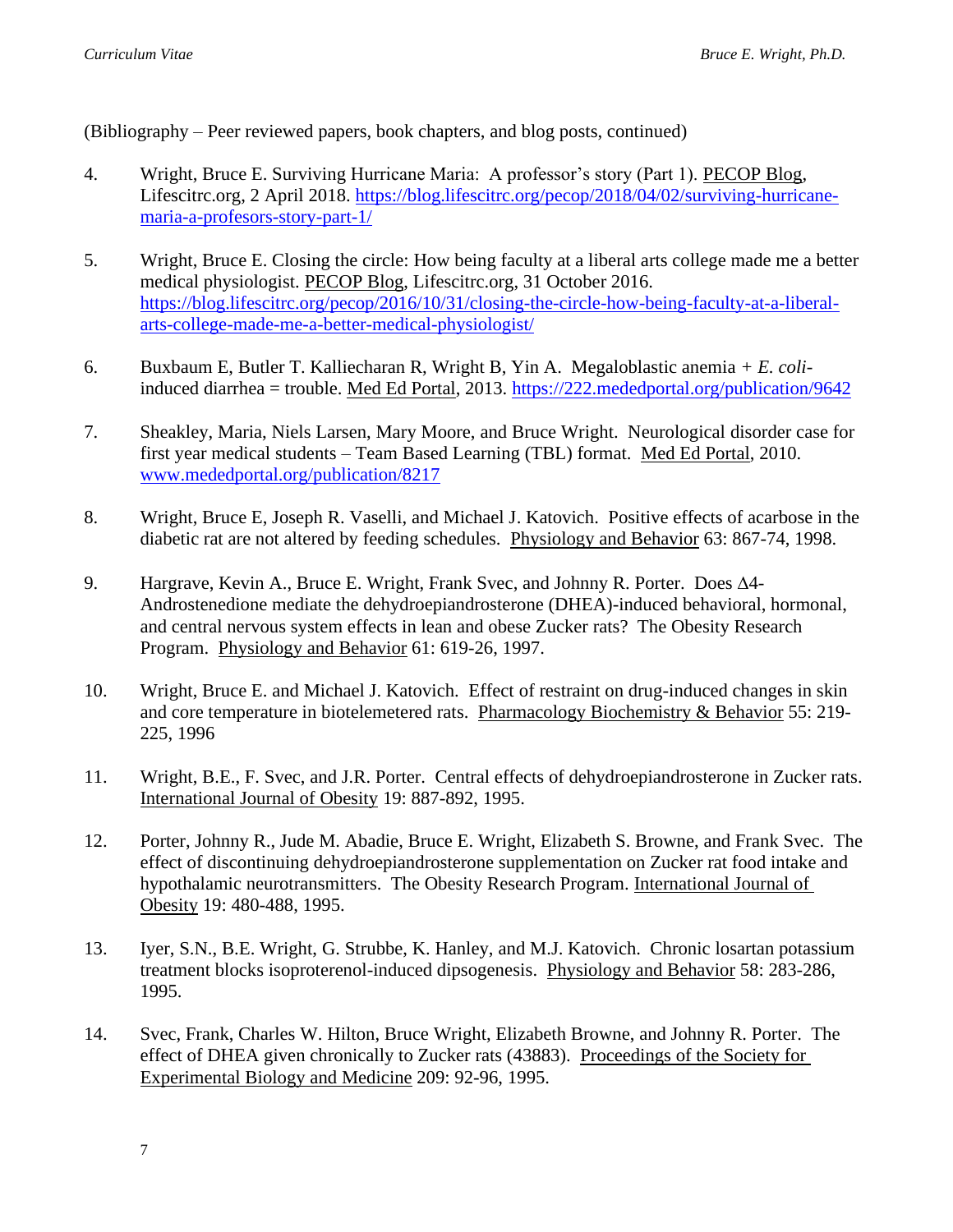(Bibliography – Peer reviewed papers, book chapters, and blog posts, continued)

- 15. Katovich, M.J., K. Hanley, G. Strubbe, and B.E. Wright. Effects of STZ-induced diabetes and insulin treatment on blood pressure in the male rat (43860). Proceedings of the Society for Experimental Biology and Medicine 208: 300-306, 1995.
- 16. Katovich, Michael J. and Bruce E. Wright. Effects of calcium channel blockers in the naloxoneprecipitated temperature changes in morphine-dependent rats. Life Science Advances 13: 11-19, 1994.
- 17. Katovich, M.J., G. Strubbe, and B.E. Wright. Adrenergic modulation of the surge in tail skin temperature induced by LHRH and 2 deoxyglucose. In: Thermal Balance in Health and Disease: Advances in Pharmacological Sciences. Eds. E. Zeisberger, E. Schonbaum, and P. Lomax. Birkhauser Berlag, Basel, 1994; pp. 333-340.
- 18. Wright, Bruce E., Jude Abadie, Frank Svec, and Johnny R. Porter. Does taste aversion play a role in the effect of dehydroepiandrosterone in Zucker rats? Physiology and Behavior 55: 225-229, 1993.
- 19. Abadie, Jude M., Bruce Wright, Gonzalo Corea, Elizabeth S. Browne, Johnny R. Porter, and Frank Svec. The effect of dehydroepiandrosterone on neurotransmitter levels and appetite regulation of the obese Zucker rat. The Obesity Research Program. Diabetes 42: 662-669, 1993.
- 20. Wright, Bruce E. Elizabeth S. Browne, Frank Svec, and Johnny R. Porter. Divergent effect of dehydroepiandrosterone on energy intakes of Zucker rats. Physiology and Behavior 53: 39-43, 1993.
- 21. Wright, Bruce E., Johnny R. Porter, Elizabeth S. Browne, and Frank Svec. Antiglucocorticoid action of dehydroepiandrosterone in young obese Zucker rats. International Journal of Obesity 16: 579-583, 1992.
- 22. Browne, Elizabeth S., Bruce E. Wright, Johnny R. Porter, and Frank Svec. Dehydroepiandrosterone: Antiglucocorticoid action in mice. American Journal of the Medical Sciences 303(6): 366-371, 1992.

#### **Abstracts and Non-Peer-Reviewed Blog Posts**

- 1. Bruce E. Wright. The Wright variation of the Darrow-Yannet diagram: A new tool to teach water homeostasis. In press, FASEB Journal.
- 2. Bruce E. Wright, Priya Dattathreya, and Nancy Selfridge. The Wright table project: Validating a novel active learning tool for the cardiac cycle in valvular pathologies. The FASEB Journal 35(S1), 2021: 4851. [The Wright Table Project. Validating a Novel Active Learning Tool](https://faseb.onlinelibrary.wiley.com/doi/10.1096/fasebj.2021.35.S1.04851)  [for the Cardiac Cycle in Valvular Pathologies -](https://faseb.onlinelibrary.wiley.com/doi/10.1096/fasebj.2021.35.S1.04851) Wright - 2021 - The FASEB Journal - Wiley Online Library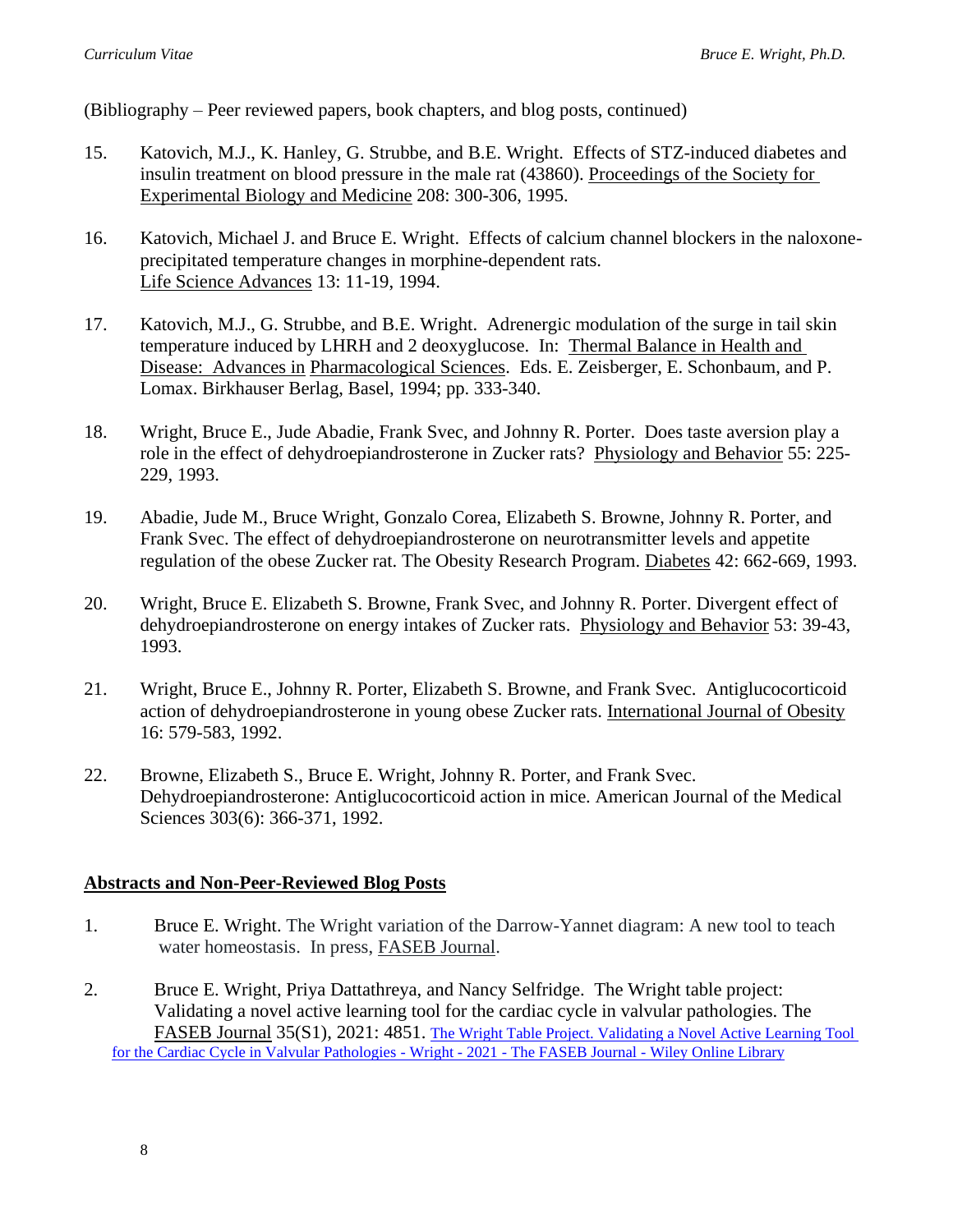(Bibliography – Abstracts and Non-Peer-Reviewed Blog Posts, continued)

- 3. Bruce E. Wright. The Wright Cardiac Cycle Table: A new tool to teach the cardiac cycle. The FASEB Journal 31: 576.54, 2017. [The Wright Cardiac Cycle Table: A Novel Tool to Teach the](https://faseb.onlinelibrary.wiley.com/doi/abs/10.1096/fasebj.31.1_supplement.576.54)  Cardiac Cycle - Wright - 2017 - [The FASEB Journal -](https://faseb.onlinelibrary.wiley.com/doi/abs/10.1096/fasebj.31.1_supplement.576.54) Wiley Online Library
- 4. Bruce E. Wright. Stop the squeeze! How to overcome time compression for physiology in the integrated preclinical medical curriculum. The Physiologist 57(6): 9.1, p.348, 2014.
- 5. Bruce E. Wright and Mark J. Hernandez. Creation and implementation of a two year preclinical curriculum using multiple teaching approaches at a new osteopathic medical school. The FASEB Journal 28: 719.6, 2014.
- 6. Mark J. Hernandez, Krista Riggs, Bruce E. Wright, Christina McManus, S. Dennis Baker, and Nehad El-Sawi. Challenges and opportunities in the implementation of a paperless curriculum at a new osteopathic medical school. The FASEB Journal 28: 719.5, 2015.
- 7. Buxbaum, Engelbert, Alain Blanchetot, Niels Larsen, Gerhard Meisenberg, Aidi Yin, David B. Averill, Bruce E. Wright. Lab-Tokens: A case-based approach to integrate basic and clinical sciences. Presented, Association of Biochemistry Course Directors Conference, May 2011. [http://www.ebioposter.com/index.php?option=com\\_content&view=article&id=261](http://www.ebioposter.com/index.php?option=com_content&view=article&id=261)
- 8. Wright, Bruce E., David B. Averill, and Herbert F. Janssen. The Physician's Statement": A novel test item strategy for medical education. FASEB Journal 24: 444.4, 2010.
- 9. Averill, David B., Aidi Yin, Richard Miller, Engelbert Buxbaum, and Bruce E. Wright. Novel case-based learning approach to integrate basic and clinical sciences. FASEB Journal 24: 444.3, 2010.
- 10. Wright, Bruce E. Use of the APS Medical Physiology Objectives as a foundation for solo teaching of medical physiology. FASEB Journal 23: 632.4, 2009
- 11. Wood, S.C., T. DeCresie, E. Stabenau, B. Wright, P. Mehta. Effect of gender on thermoregulation and survival of hypoxic rats. FASEB Journal 11(3): A640, 1997.
- 12. Katovich, M.J., B.E. Wright, and S.N. Iyer. Effect of sodium diet on plasma insulin and blood pressure in the Dahl Sensitive (DS) and Dahl Resistant (DR) male rat. 77th Annual Meeting of the Endocrine Society: 181, 1995.
- 13. Wright, B.E. and M.J. Katovich. Effect of restraint on biotelemetered skin and core temperatures in rats. FASEB Journal 9 (3): A255, 1995.
- 14. Katovich, Michael J. and Bruce E. Wright. Positive effects of acarbose in the diabetic rat are not affected by feeding schedules. Diabetes 43 (Suppl. 1): 165A, 1994.
- 15. Wright, B.E., S. Iyer, and M.J. Katovich. Chronic Losartan potassium (DUP-753) treatment inhibits isoproterenol-induced drinking in rats. FASEB Journal 8 (4): A579, 1994.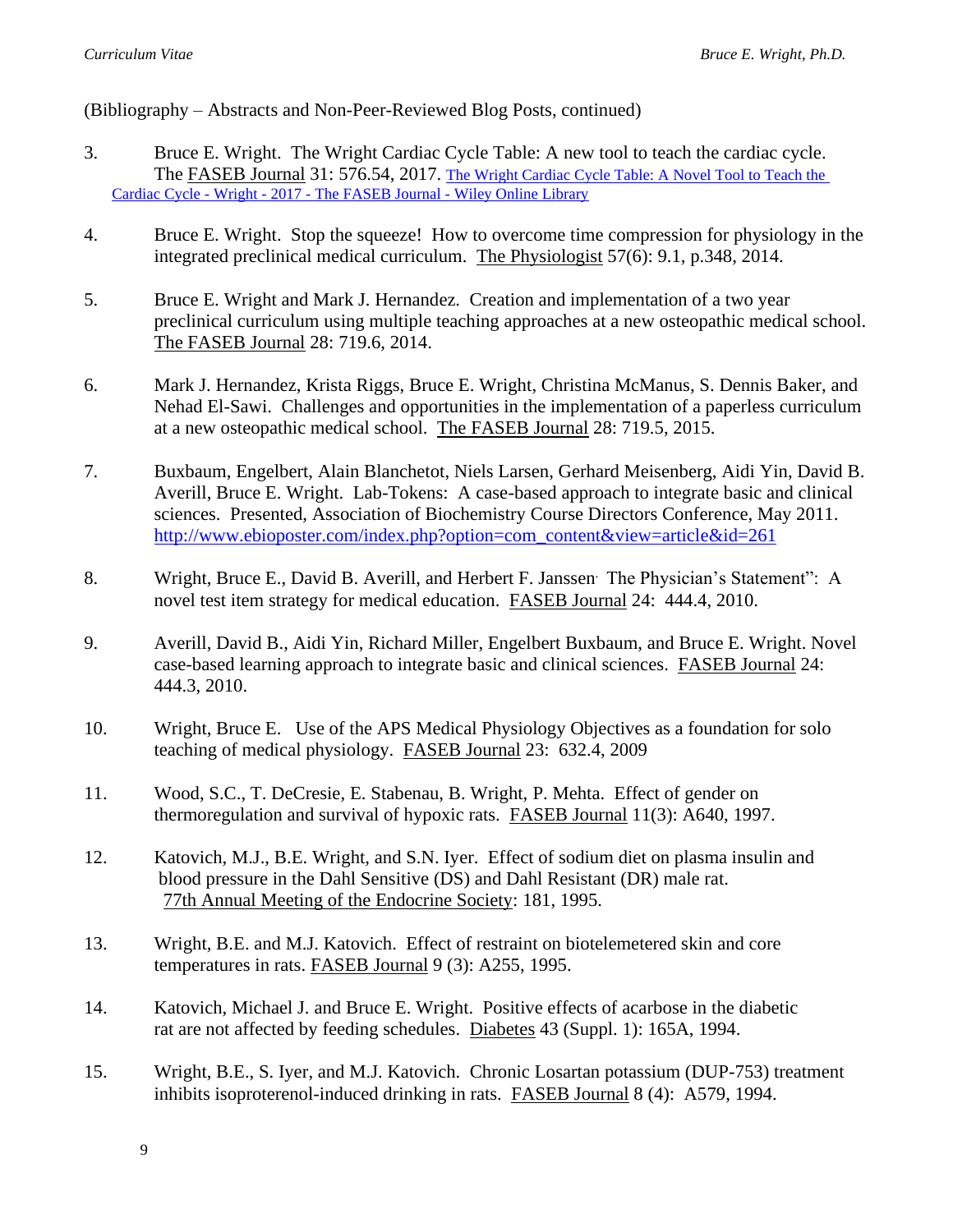(Bibliography – Abstracts and Non-Peer-Reviewed Blog Posts, continued).

- 16. Hargrave, Kevin A., Bruce E. Wright, Frank Svec, and Johnny R. Porter. 4-Androstenedione and feeding inhibition in the lean and obese Zucker rat. FASEB Journal 8 (4): A172, 1994.
- 17. Porter, J.R., F. Svec, and B.E. Wright. Effect of dehydroepiandrosterone on hypothalamic monoamines in Zucker rats. FASEB Journal 8 (4): A172, 1994.
- 18. Hargrave, Kevin A., Bruce E. Wright, Frank Svec, and Johnny R. Porter. 4-Androstenedione and feeding inhibition in the lean and obese Zucker rat. Clinical Research 41 (4): 756A, 1993.
- 17. Wright, B.E., J.R. Porter, and F. Svec. Effect of dehydroepiandrosterone on hypothalamic monoamines in Zucker rats. Clinical Research 41 (4): 756A, 1993.
- 18. Nenov, A.P., B.E. Wright, F. Svec, and J.R. Porter. Dose response of parenterally administered dehydroepiandrosterone (DHEA) on macronutrient intake in Zucker rats. FASEB Journal 7 (3): A388, 1993.
- 19. Wright, Bruce E., Jude Abadie, Frank Svec, and Johnny R. Porter. Role of taste aversion to DHEA in Zucker rats. FASEB Journal 7 (3): A92, 1993.
- 20. Wright, Bruce E., Frank Svec, and Johnny R. Porter. Effect of parenteral dehydroepiandrosterone (DHEA) on body weight and macronutrient selection in Zucker rats. Clinical Research 40 (4): 834A, 1992.
- 21. Porter, J.R., B.E. Wright, J. Abadie, and E.S. Browne. Possible mechanism of action of dehydroepiandrosterone (DHEA) on the hyperphagia of the obese Zucker rat. FASEB Journal 6 (5): A1785, 1992.
- 22. Wright, B.E., E.S. Browne, G. Correa, and J.R. Porter. Dehydroepiandrosterone effects on food intakes in Zucker rats. FASEB Journal 6 (5): A1785, 1992.
- 23. Browne, E.S., B.E. Wright, J.R. Porter, C.W. Hilton, and F. Svec. Effect of dehydroepiandrosterone on C-peptide/insulin ratio in obese Zucker rats. Clinical Research 39 (4): 857A, 1991.
- 24. Wright, B.E., J.R. Porter, and F. Svec. Divergent effects of dehydroepiandrosterone on food intakes of lean and obese Zucker rats. Clinical Research 39 (4): 830A, 1991.
- 25. Porter, J.R., B.E. Wright, E. Browne, G. Correa, and F. Svec. Possible mechanism of action of dehydroepiandrosterone (DHEA) in the reduction of hyperphagia in the obese Zucker rat. Clinical Research 39 (4): 804A, 1991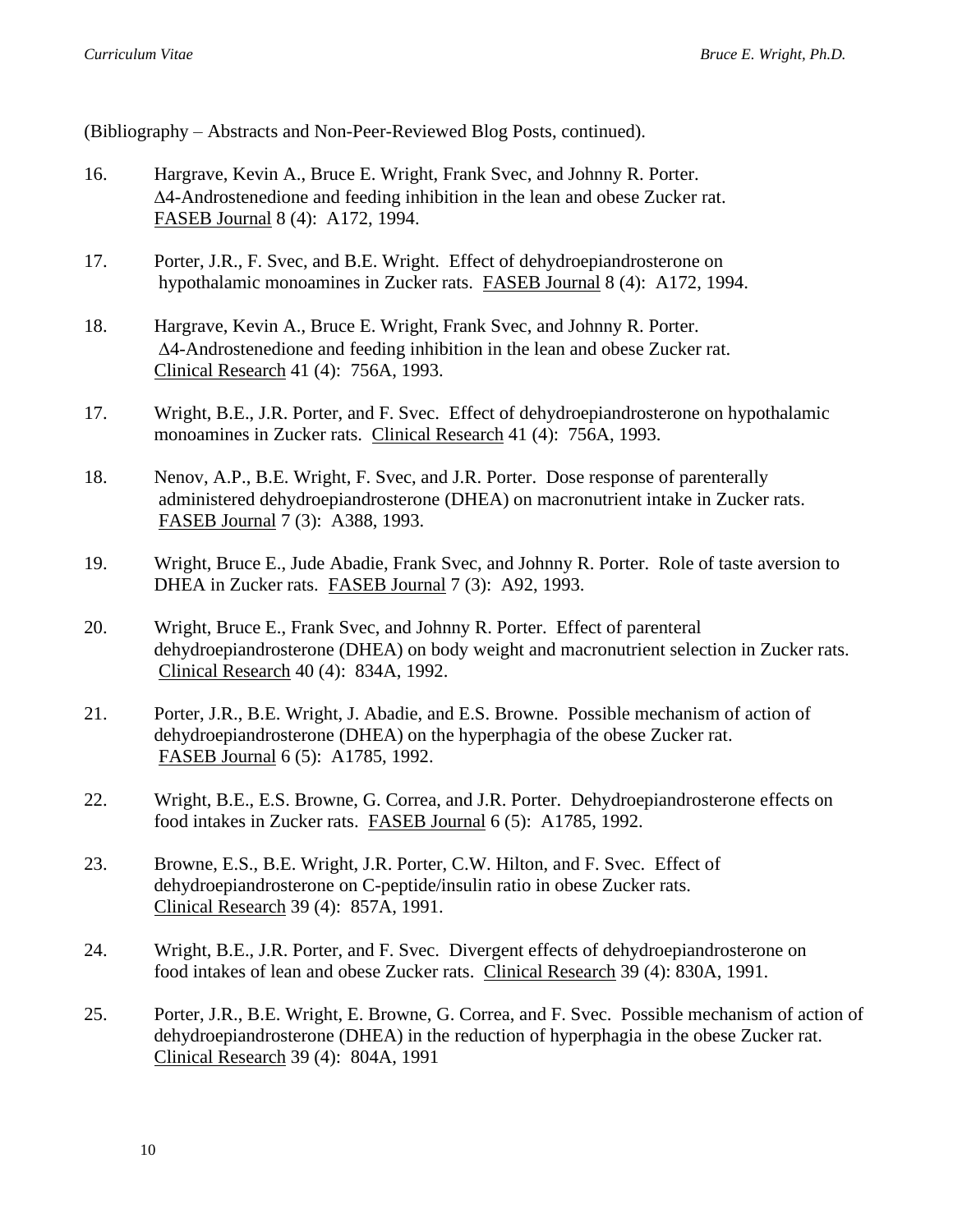(Bibliography – Abstracts and Non-Peer-Reviewed Blog Posts, continued).

- 26. Wright, Bruce E., Johnny R. Porter, and Frank Svec. Dehydroepiandrosterone: An antiglucocorticoid in young obese Zucker rats. Clinical Research 39 (2): 166A, 1991.
- 27. Wright, Bruce E., Johnny R. Porter, and Frank Svec. Dehydroepiandrosterone: An antiglucocorticoid in young obese Zucker rats. Clinical Research 38 (4): 943A, 1990.

## **Professional Presentations:**

|                           | The APS Institute for Teaching and Learning Summer Research Conference (APS, Poster-Presentation,                                       |
|---------------------------|-----------------------------------------------------------------------------------------------------------------------------------------|
| <b>Summer Conference)</b> |                                                                                                                                         |
| <b>June 2014</b>          | Wright, Bruce E. Stop the squeeze! How to overcome time compression for<br>physiology in the integrated preclinical medical curriculum. |
|                           |                                                                                                                                         |
|                           | Federation of American Societies for Experimental Biology (FASEB, National Meeting)                                                     |
| March/April 1995.         | Wright, B.E. and M.J. Katovich. Effect of restraint on biotelemetered skin                                                              |
|                           | and core temperatures in rats.                                                                                                          |
|                           | Federation of American Societies for Experimental Biology (FASEB, National Meeting)                                                     |
| March/April 1994:         | Wright, B.E., S. Iyer, and M.J. Katovich. Chronic Losartan potassium (DUP-753)                                                          |
|                           | treatment inhibits isoproterenol-induced drinking in rats.                                                                              |
|                           | American Federation for Clinical Research, Southern Section: (AFCR, Regional Meeting)                                                   |
| February 1994:            | Wright, B.E., J.R. Porter, and F. Svec. Effect of dehydroepiandrosterone                                                                |
|                           | on hypothalamic monoamines in Zucker rats.                                                                                              |
|                           | Federation of American Societies for Experimental Biology (FASEB, National Meeting)                                                     |
| March/April 1993:         | Wright, Bruce E., Jude Abadie, Frank Svec, and Johnny R. Porter.                                                                        |
|                           | Role of taste aversion to DHEA in Zucker rats.                                                                                          |
|                           | American Federation for Clinical Research, Southern Section: (AFCR, Regional Meeting)                                                   |
| February 1993:            | Wright, Bruce E., Frank Svec, and Johnny R. Porter. Effect of parenteral                                                                |
|                           | dehydroepiandrosterone (DHEA) on body weight and macronutrient                                                                          |
|                           | selection in Zucker rats.                                                                                                               |
|                           | Sigma Xi Graduate Research Day (Local Chapter Meeting)                                                                                  |
| July 1992:                | Wright, B.E., E.S. Browne, G. Correa, and J.R. Porter.                                                                                  |
|                           | Dehydroepiandrosterone effects on food intakes in Zucker rats.                                                                          |
|                           | Federation of American Societies for Experimental Biology (FASEB, National Meeting)                                                     |
| March/April 1992:         | Wright, B.E., E.S. Browne, G. Correa, and J.R. Porter.                                                                                  |
|                           | Dehydroepiandrosterone effects on food intakes in Zucker rats.                                                                          |